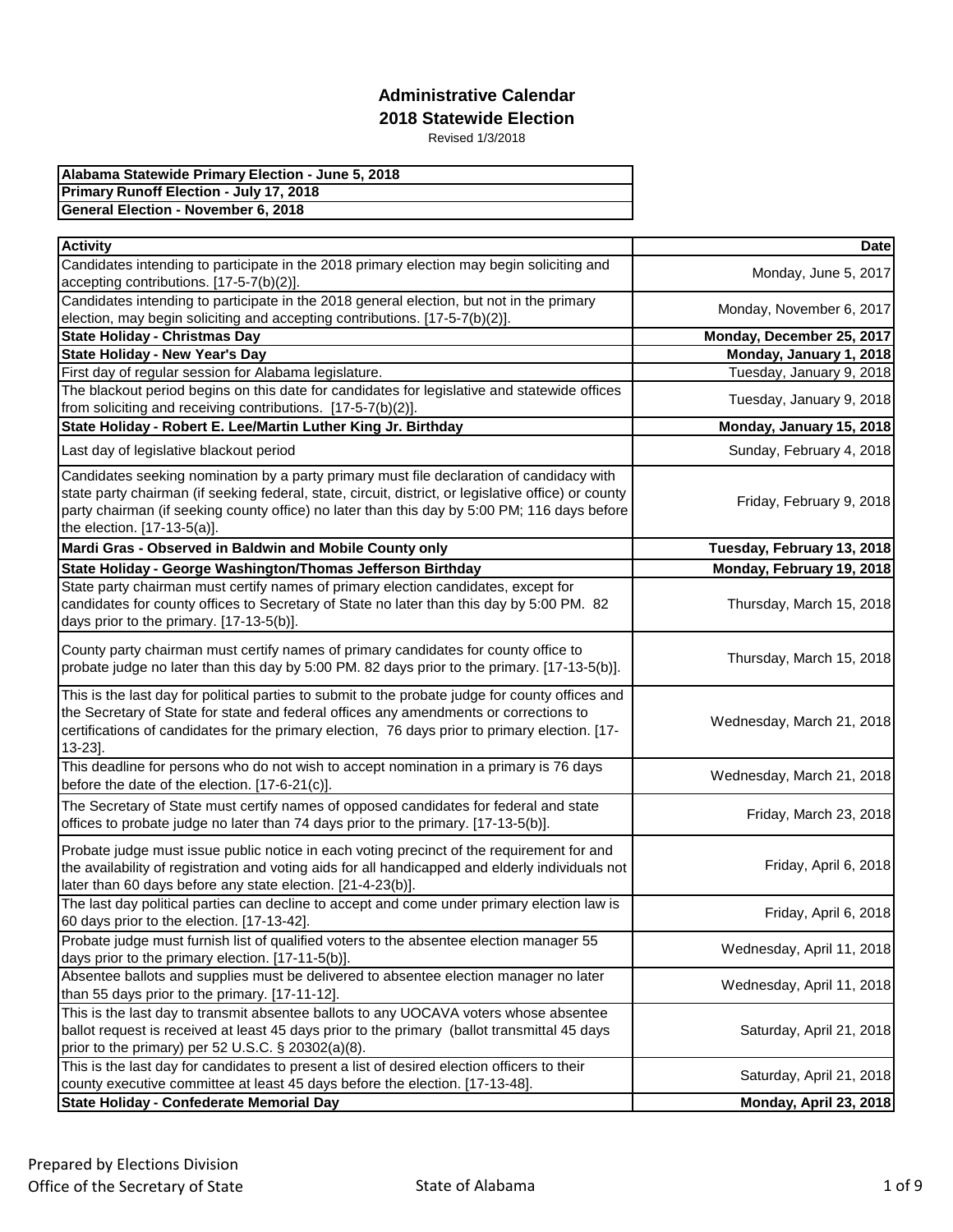| Alabama Statewide Primary Election - June 5, 2018 |
|---------------------------------------------------|
| <b>Primary Runoff Election - July 17, 2018</b>    |
| <b>General Election - November 6, 2018</b>        |

| <b>Activity</b>                                                                                                                                                                                                                                                                                                                           | <b>Date</b>                 |
|-------------------------------------------------------------------------------------------------------------------------------------------------------------------------------------------------------------------------------------------------------------------------------------------------------------------------------------------|-----------------------------|
| Probate judge must give notice of election, consisting of date of election and officers and<br>subjects to be voted for and on at least 30 days before each election. [17-9-5].                                                                                                                                                           | Sunday, May 6, 2018         |
| The first day for probate judge, sheriff, and clerk of the circuit court to appoint poll workers<br>is not more than 20 nor less than 15 days before the election. [17-8-1(a)].                                                                                                                                                           | Wednesday, May 16, 2018     |
| Probate judge must publish an alphabetical list of qualified electors by precinct, district or<br>subdivision in a newspaper of general circulation in county on or before the 20th day prior<br>to the election. [17-4-1].                                                                                                               | Wednesday, May 16, 2018     |
| Probate judge must issue public notice in each voting precinct of the requirement for and<br>the availability of registration and voting aids for all handicapped and elderly individuals not<br>later than 60 days before any state election. [21-4-23(b)]. This date is for the statewide<br>primary runoff election.                   | Friday, May 18, 2018        |
| This is the last day to register to vote for the pimary election. $[17-3-50(a)]$                                                                                                                                                                                                                                                          | Monday, May 21, 2018        |
| The last day for probate judge, sheriff, and clerk of the circuit court to appoint poll workers<br>not more than 20 days nor less than 15 days before an election. [17-8-1(a)].                                                                                                                                                           | Monday, May 21, 2018        |
| Probate judge must notify inspectors, returning officers, and clerks of their appointment<br>and publish a list of these appointments in a county newspaper. [17-8-2].                                                                                                                                                                    | Monday, May 21, 2018        |
| First day election officials may begin testing automatic tabulating equipment for the primary<br>election to accertain that equipment will correctly count votes cast. [Adm. Rule 307-X-1-<br>$.04]$ .                                                                                                                                    | Tuesday, May 22, 2018       |
| First day judge of probate may print poll lists or load registration data into electronic poll<br>books for the primary election [17-4-2; 17-4-2.1]                                                                                                                                                                                       | Saturday, May 26, 2018      |
| <b>State Holiday - National Memorial Day</b>                                                                                                                                                                                                                                                                                              | <b>Monday, May 28, 2018</b> |
| Probate judge must publish a supplemental list of qualified electors by precinct, district or<br>subdivision in a newspaper of general circulation in county on or before the 7th day before<br>the election. [17-4-1].                                                                                                                   | Tuesday, May 29, 2018       |
| This is the last day for authority charged to hold a school of instruction for poll workers.<br>Probate judge must notify these election officials of time and place of instruction school<br>and must publish notice at least 48 hours before instruction school takes place not less<br>than 5 days prior to the election. [17-8-9(a)]. | Thursday, May 31, 2018      |
| This is the last day to make application for absentee ballot for primary election 5 days prior<br>to the election. [17-11-3(a)].                                                                                                                                                                                                          | Thursday, May 31, 2018      |
| If delivered by hand, absentee ballot must be returned to the absentee election manager<br>no later than the close of the next business day preceeding the election. [17-9-51;17-11-<br>$18$ ].                                                                                                                                           | Friday, June 1, 2018        |
| The last day probate judges can deliver election supplies to sheriffs is not less than 3 days<br>before the election. [17-13-9].                                                                                                                                                                                                          | Saturday, June 2, 2018      |
| This is the last day to transmit absentee ballots to any UOCAVA voters whose absentee<br>ballot request is received at least 45 days prior to the primary runoff (ballot transmittal 45<br>days prior to the primary runoff) per 52 U.S.C. § 20302(a)(8).                                                                                 | Saturday, June 2, 2018      |
| State Holiday - Jefferson Davis' Birthday                                                                                                                                                                                                                                                                                                 | Monday, June 4, 2018        |
| This is the last day to postmark absentee ballot being returned by mail to the absentee<br>election manager. [17-9-51;17-11-18].                                                                                                                                                                                                          | Monday, June 4, 2018        |
| <b>Primary Election</b>                                                                                                                                                                                                                                                                                                                   | Tuesday, June 5, 2018       |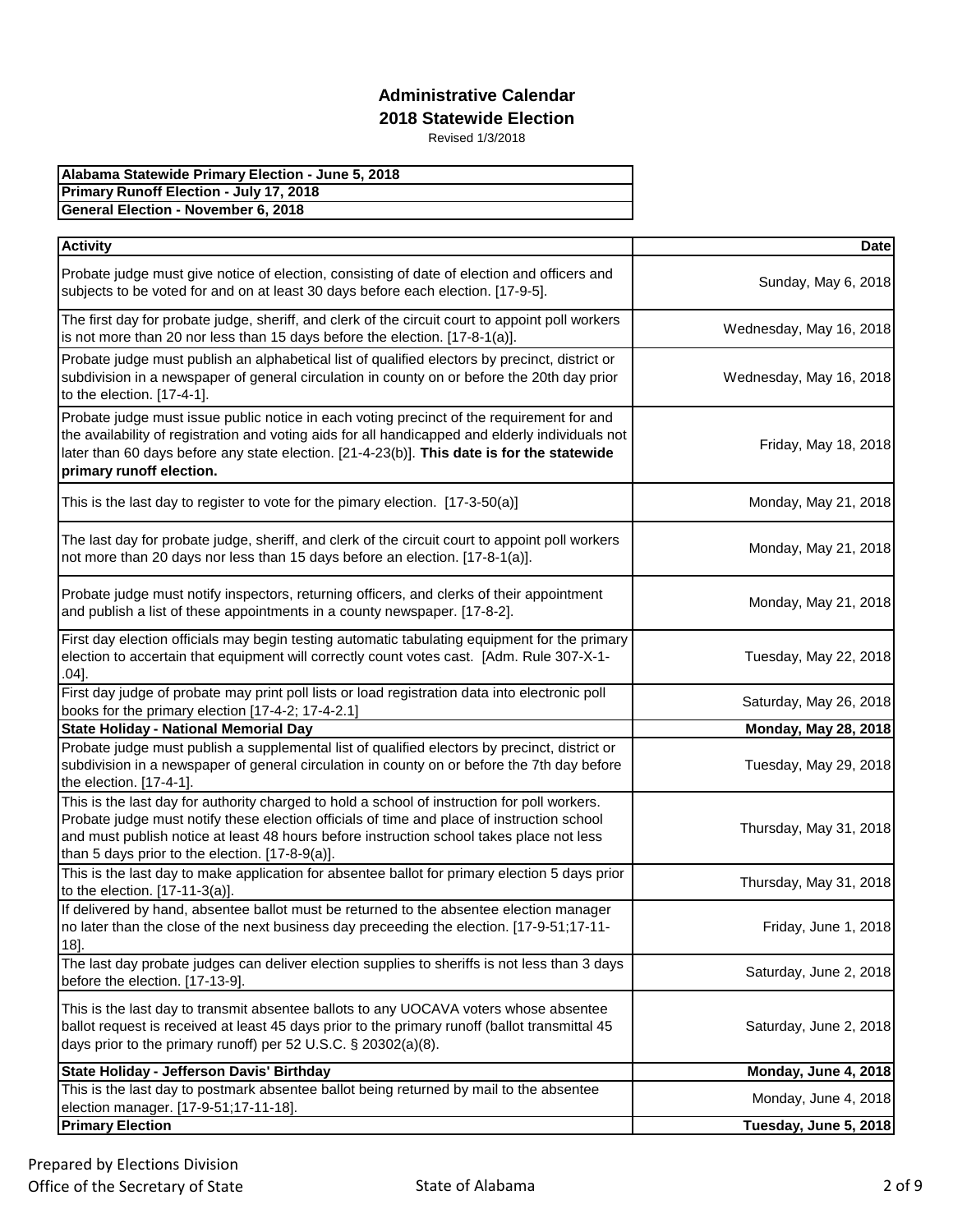| Alabama Statewide Primary Election - June 5, 2018 |
|---------------------------------------------------|
| Primary Runoff Election - July 17, 2018           |
| General Election - November 6, 2018               |

| <b>Activity</b>                                                                                                                                                                                                                                                                                                                                                            | <b>Date</b>              |
|----------------------------------------------------------------------------------------------------------------------------------------------------------------------------------------------------------------------------------------------------------------------------------------------------------------------------------------------------------------------------|--------------------------|
| This is the last day for military and other UOCAVA voters in the primary to postmark an<br>absentee ballot returned by mail to the absentee election manager. [17-9-51(b);17-11-                                                                                                                                                                                           | Tuesday, June 5, 2018    |
| $18(b)$ ].<br>The medical emergency designee must deliver absentee ballot to absentee election                                                                                                                                                                                                                                                                             | Tuesday, June 5, 2018    |
| manager no later than noon on this day. [17-9-51;17-11-18].                                                                                                                                                                                                                                                                                                                |                          |
| The inspector or returning officer must deliver the ballots and returns to the sheriff. [17-13-<br>$12$ ].                                                                                                                                                                                                                                                                 | Tuesday, June 5, 2018    |
| The last day to file petitions with probate judge for county offices and with Secretary of<br>State for other offices to obtain ballot access as an independent candidate is no later than<br>5:00 PM on the day of the primary election. [17-9-3].                                                                                                                        | Tuesday, June 5, 2018    |
| The last day to file petitions with the Secretary of State for minor/third parties to gain ballot<br>access as a political party no later than 5:00 PM on the day of the primary election. [17-6-<br>$22(a)(1)$ ].                                                                                                                                                         | Tuesday, June 5, 2018    |
| The sheriff must deliver certificate of returns to chairman of county executive committee of<br>each political party participating in primary election by 10:00 a.m. on the Wednesday<br>following the election. [17-13-14(a)].                                                                                                                                            | Wednesday, June 6, 2018  |
| The written affirmations of provisional voters, inspector challenge statements, and voter<br>reidentification forms must be delivered by the sheriff to the board of registrars by noon on<br>the day following the election. [17-10-2(d)].                                                                                                                                | Wednesday, June 6, 2018  |
| This is the last day candidates who would be eligible to be placed on primary runoff ballot<br>can decline to have his/her name placed on ballot. [17-13-19].                                                                                                                                                                                                              | Friday, June 8, 2018     |
| Absentee ballots submitted by UOCAVA voters must be accepted until noon this day. The<br>ballot must have been postmarked no later than election day and meet other absentee<br>ballot requirement to be counted. [17-9-51(b);17-11-18(b)].                                                                                                                                | Tuesday, June 12, 2018   |
| County executive committee must meet no later than noon and receive, canvass, and<br>tabulate returns by precinct and publicly declare results Tuesday following the primary. [17-<br>$13-17$ ].                                                                                                                                                                           | Tuesday, June 12, 2018   |
| Absentee ballots and supplies for primary runoff must be delivered to absentee election<br>manager, 7 days after the primary. [17-11-12].                                                                                                                                                                                                                                  | Tuesday, June 12, 2018   |
| The board of registrars must deliver the provisional voter affirmations and inspector<br>challenge statements, with the certified findings attached, to the judge of probate no later<br>than noon, 7 days after the election. [17-10-2(e)].                                                                                                                               | Tuesday, June 12, 2018   |
| At noon, the canvassing board shall tabulate provisional ballots which have been certified<br>by the board of registrars. The canvassing board must certify the results of the provisional<br>votes cast and must post one copy in the courthouse and must seal one copy into a<br>container designated for each political party, 7 days after the election. [17-10-2(f)]. | Tuesday, June 12, 2018   |
| The chairman of county executive committee must certify to chairman of state executive<br>committee a statement and tabulation by precinct of results of the primary no later than<br>noon, 8 days after the election. [17-13-17].                                                                                                                                         | Wednesday, June 13, 2018 |
| State executive committee must meet at state capitol and receive, canvass, and tabulate<br>returns and provide Secretary of State with state primary election returns by precinct [17-13-<br>17] not later than noon, 10 days following the primary                                                                                                                        | Friday, June 15, 2018    |
| Chairman of state executive committee must meet not later than noon this day to certify to<br>Secretary of State and chairman of county executive committee must certify to probate<br>judge names of candidates to be placed on primary run-off ballot [17-13-18(b)].                                                                                                     | Friday, June 15, 2018    |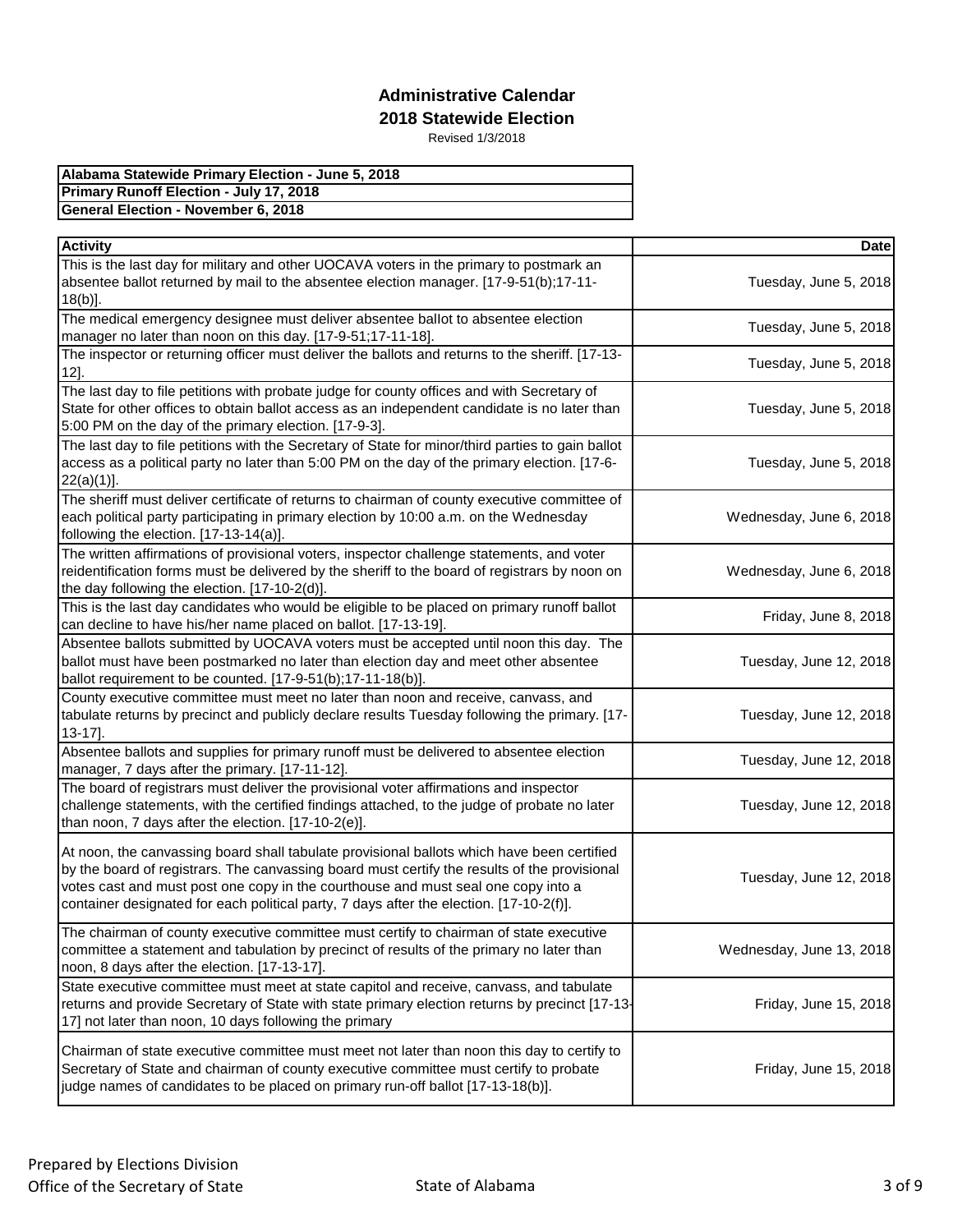| Alabama Statewide Primary Election - June 5, 2018 |
|---------------------------------------------------|
| <b>Primary Runoff Election - July 17, 2018</b>    |
| General Election - November 6, 2018               |

| <b>Activity</b>                                                                                                                                            | <b>Date</b>              |
|------------------------------------------------------------------------------------------------------------------------------------------------------------|--------------------------|
| No later than this day, the probate judge must give notice of election, consisting of date of                                                              |                          |
| election and officers and subjects to be voted for and on at least 30 days before each                                                                     | Sunday, June 17, 2018    |
| election. [17-9-5]. This date for the primary runoff election.                                                                                             |                          |
| The Secretary of State shall, within two business days from the date the certification is                                                                  |                          |
| received from the chair of the state executive committee, certify to the judge of probate of                                                               | Tuesday, June 19, 2018   |
| any county where a second primary election is to be held the name or names of the                                                                          |                          |
| candidates certified. [17-13-18(b)].                                                                                                                       |                          |
| Governor, Secretary of State, and Attorney General must canvass election returns required                                                                  |                          |
| by law to be sent to Secretary of State after the election within 22 days of the election.                                                                 | Wednesday, June 27, 2018 |
| $[17 - 12 - 17]$ .                                                                                                                                         |                          |
| This is the last day to register to vote for the primary runoff election. [17-3-50(a)].                                                                    | Monday, July 2, 2018     |
| First day election officials may begin testing automatic tabulating equipment for the primary                                                              |                          |
| runoff election to accertain that equipment will correctly count votes cast. [Adm. Rule 307-                                                               | Tuesday, July 3, 2018    |
| $X-1-04$ ].                                                                                                                                                |                          |
| State Holiday - Independence Day                                                                                                                           | Wednesday, July 4, 2018  |
| First day judge of probate may print poll lists or load registration data into electronic poll<br>books for the primary runoff election [17-4-2; 17-4-2.1] | Saturday, July 7, 2018   |
| This last day to apply for an absentee ballot for the primary runoff election is 5 days before<br>the election. [17-11-3(a)].                              | Thursday, July 12, 2018  |
| The last day probate judges can deliver election supplies to sheriffs is not less than 3 days                                                              |                          |
| before the election. [17-13-9].                                                                                                                            | Saturday, July 14, 2018  |
| If delivered by hand, absentee ballot must be returned to the absentee election manager                                                                    |                          |
| no later than the close of business on the last business day prior to the election. [17-9-                                                                 | Monday, July 16, 2018    |
| 51;17-11-18].                                                                                                                                              |                          |
| This is the last day to postmark an absentee ballot being returned by mail to the absentee                                                                 | Monday, July 16, 2018    |
| election manager the day prior to the election. [17-9-51;17-11-18].                                                                                        |                          |
| <b>Primary Runoff Election</b>                                                                                                                             | Tuesday, July 17, 2018   |
| The inspector or returning officer must deliver the ballots and returns to the sheriff. [17-13-<br>12].                                                    | Tuesday, July 17, 2018   |
| This is the last day for military and other UOCAVA voters in the primary runoff to postmark                                                                |                          |
| an absentee ballot returned by mail to the absentee election manager. [17-9-51(b);17-11-                                                                   | Tuesday, July 17, 2018   |
| $18(b)$ ].                                                                                                                                                 |                          |
| The medical emergency designee must deliver absentee ballot to absentee election                                                                           | Tuesday, July 17, 2018   |
| manager no later than noon on this day. [17-9-51;17-11-18].                                                                                                |                          |
| Sheriff must deliver certificate of returns to chairman of county executive committee of                                                                   |                          |
| each political party participating in primary runoff election by 10:00 a.m. on the Wednesday                                                               | Wednesday, July 18, 2018 |
| following the primary runoff election. [17-13-14(a)].                                                                                                      |                          |
| The written affirmations of provisional voters, inspector challenge statements, and voter                                                                  |                          |
| reidentification forms must be delivered by the sheriff to the board of registrars by noon on                                                              | Wednesday, July 18, 2018 |
| the day following the election. [17-10-2].                                                                                                                 |                          |
| Absentee ballots submitted by UOCAVA voters must be accepted until noon on this day.                                                                       |                          |
| The ballot must have been postmarked no later than election day and meet other absentee                                                                    | Tuesday, July 24, 2018   |
| ballot requirements to be counted. [17-9-51(b);17-11-18(b)].                                                                                               |                          |
| The board of registrars must deliver the provisional voter affirmations and inspector                                                                      | Tuesday, July 24, 2018   |
| challenge statements, with the certified findings attached, to the judge of probate no later<br>than noon 7 days after the election. [17-10-2(e)].         |                          |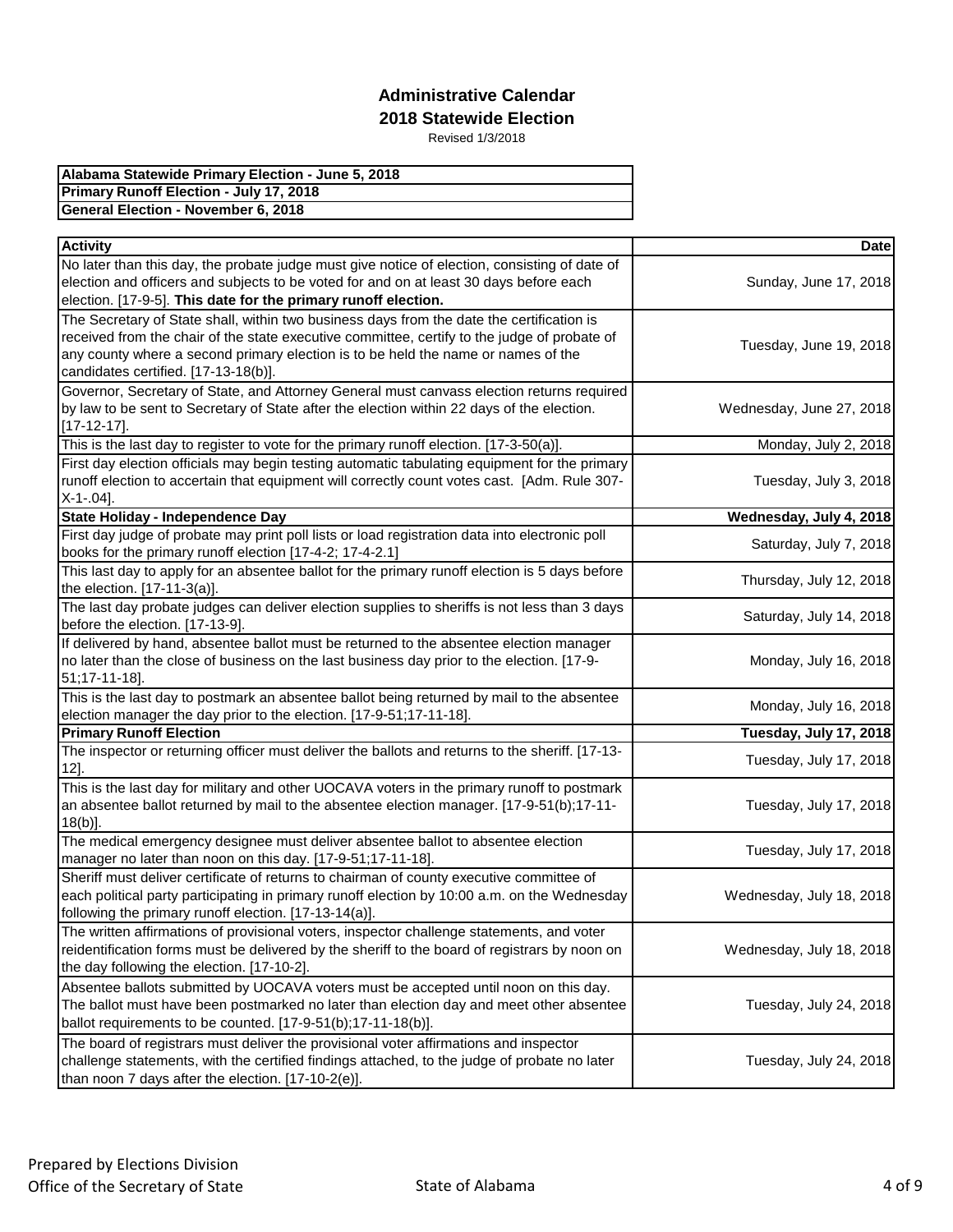| Alabama Statewide Primary Election - June 5, 2018 |
|---------------------------------------------------|
| Primary Runoff Election - July 17, 2018           |
| <b>General Election - November 6, 2018</b>        |

| <b>Activity</b>                                                                                                                                                                                                                                                                                                                                                                                                                                                                                                   | <b>Date</b>                |
|-------------------------------------------------------------------------------------------------------------------------------------------------------------------------------------------------------------------------------------------------------------------------------------------------------------------------------------------------------------------------------------------------------------------------------------------------------------------------------------------------------------------|----------------------------|
| At noon, the canvassing board shall tabulate provisional ballots which have been certified<br>by the board of registrars. The canvassing board must certify the results of the provisional<br>votes cast and must post one copy in the courthouse and must seal one copy into a<br>container designated for each political party 7 days after the election. [17-10-2(f)].                                                                                                                                         | Tuesday, July 24, 2018     |
| Last day for county executive committee to meet and receive, canvass, and tabulate<br>returns by precinct and publicly declare results of primary runoff election not later than<br>second Friday following second primary. [17-13-18(d)].                                                                                                                                                                                                                                                                        | Friday, July 27, 2018      |
| Last day for chairman of county executive committee to meet and certify to chairman of<br>state executive committee a statement and tabulation by precincts of results of primary run-<br>off not later than noon, second Monday following runoff. [17-13-18(d)].                                                                                                                                                                                                                                                 | Monday, July 30, 2018      |
| State executive committee must meet at state capitol and receive, canvass, and tabulate<br>returns and provide Secretary of State with state primary runoff election returns by precinct<br>on third Wednesday following the primary runoff election. [17-13-18(d)].                                                                                                                                                                                                                                              | Wednesday, August 1, 2018  |
| Chairman of state executive committee must certify names of those who have been<br>nominated in first or second primary election as candidates of his/her party for state offices<br>to Secretary of State. Chairman of county executive committee must certify names of those<br>who have been nominated in first or second primary election as candidates of his/her party<br>for county offices to probate judge not later than noon, third Wednesday following the<br>primary runoff election. [17-13-18(d)]. | Wednesday, August 1, 2018  |
| The state executive committee shall provide the Secretary of State with the second primary<br>returns by precincts according to county on a form authorized by the Secretary of State on<br>the third Wednesday following the primary runoff election. [17-13-18(e)].                                                                                                                                                                                                                                             | Wednesday, August 1, 2018  |
| Absentee election manager must file list of applications for absentee ballots from primary<br>election with probate judge 60 days after the primary. [17-11-5(c)].                                                                                                                                                                                                                                                                                                                                                | Saturday, August 4, 2018   |
| Governor, Secretary of State, and Attorney General must canvass election returns required<br>by law to be sent to Secretary of State after the election within 22 days after the election.<br>$[17-12-17]$ .                                                                                                                                                                                                                                                                                                      | Wednesday, August 8, 2018  |
| The deadline for state or county executive committees to decide contests for county offices<br>is 90 days prior to general election. [17-13-86].                                                                                                                                                                                                                                                                                                                                                                  | Wednesday, August 8, 2018  |
| The deadline for state executive committee to decide contests for state offices is 83 days<br>prior to general election. [17-13-86].                                                                                                                                                                                                                                                                                                                                                                              | Wednesday, August 15, 2018 |
| The last day for political parties to submit to the probate judge for county offices and the<br>Secretary of State for state and federal offices any amendments or corrections to<br>certifications of candidates for the primary election is 76 days prior to general election. [17-<br>$6-21(b)$ ].                                                                                                                                                                                                             | Wednesday, August 22, 2018 |
| The last day candidates can withdraw their name from ballot is 76 days before the date of<br>the election. [17-6-21(c)].                                                                                                                                                                                                                                                                                                                                                                                          | Wednesday, August 22, 2018 |
| The Secretary of State must certify names of opposed candidates for federal and state<br>offices and for each candidate for office who has requested to be an independent<br>candidate and has filed a written petition in accordance with section [17-9-3(b)] and [17-13-<br>22] to probate judge 74 days prior to the general election.                                                                                                                                                                         | Friday, August 24, 2018    |
| <b>State Holiday - Labor Day</b>                                                                                                                                                                                                                                                                                                                                                                                                                                                                                  | Monday, September 3, 2018  |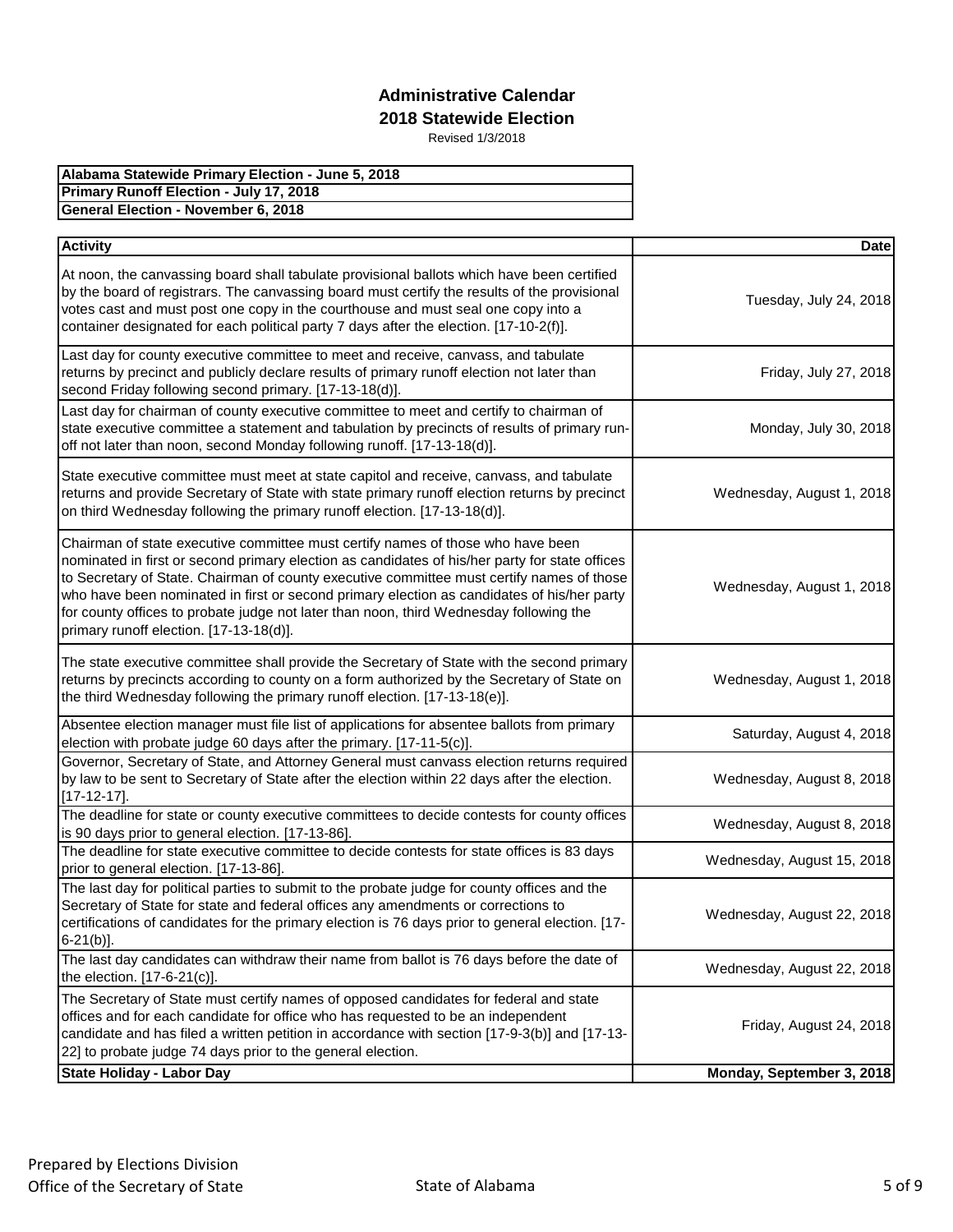| Alabama Statewide Primary Election - June 5, 2018 |
|---------------------------------------------------|
| <b>Primary Runoff Election - July 17, 2018</b>    |
| General Election - November 6, 2018               |

| <b>Activity</b>                                                                                                                                                                                                                                                                                                                            | <b>Date</b>                   |
|--------------------------------------------------------------------------------------------------------------------------------------------------------------------------------------------------------------------------------------------------------------------------------------------------------------------------------------------|-------------------------------|
| Probate judge must issue public notice in each voting precinct of the requirement for and<br>the availability of registration and voting aids for all handicapped and elderly individuals not<br>later than 60 days before any state election. [21-4-23(b)]. This date for the general<br>election.                                        | Friday, September 7, 2018     |
| The last day for probate judge to furnish list of qualified voters to absentee election<br>managers is 55 days prior to the general election. [17-11-5(b)].                                                                                                                                                                                | Wednesday, September 12, 2018 |
| The last day for absentee ballots and supplies to be delivered to the absentee election<br>manager is 55 days prior to the general election. [17-11-12].                                                                                                                                                                                   | Wednesday, September 12, 2018 |
| Absentee election managers must file list of applications for absentee ballots from primary<br>runoff election with probate judge 60 days after the primary runoff election. [17-11-5(c)].                                                                                                                                                 | Saturday, September 15, 2018  |
| This is the last day to transmit absentee ballots to any UOCAVA voters whose absentee<br>ballot request is received at least 45 days prior to the general (ballot transmittal 45 days<br>prior to the general) per 52 U.S.C. § 20302(a)(8).                                                                                                | Saturday, September 22, 2018  |
| The last day candidates in primary election can accept contributions to retire a campaign<br>debt is 120 days after the election. [17-5-7(b)(3)].                                                                                                                                                                                          | Wednesday, October 3, 2018    |
| The last day for probate judge to give notice of general election, consisting of date of<br>election and officers and subjects to be voted for and on is 30 days before each election.<br>$[17-9-5]$ .                                                                                                                                     | Sunday, October 7, 2018       |
| <b>State Holiday - Columbus Day</b>                                                                                                                                                                                                                                                                                                        | Monday, October 8, 2018       |
| The first day for probate judge, sheriff, and clerk of the circuit court to appoint poll workers<br>is not more than 20 nor less than 15 days before the election. [17-8-1(a)].                                                                                                                                                            | Wednesday, October 17, 2018   |
| The last day for probate judge, sheriff, and clerk of the circuit court to appoint poll workers<br>not more than 20 days nor less than 15 days before an election. [17-8-1(a)].                                                                                                                                                            | Monday, October 22, 2018      |
| The probate judge must notify inspectors and returning officers of their appointment and<br>publish a list of these appointments in a county newspaper not more than 20, nor less than<br>15 days before the election. [17-8-2].                                                                                                           | Monday, October 22, 2018      |
| This is the last day to register to vote for general election. [17-3-50(a)].                                                                                                                                                                                                                                                               | Monday, October 22, 2018      |
| First day election officials may begin testing automatic tabulating equipment for the general<br>election to ascertain that equipment will correctly count votes cast. [Adm. Rule 307-X-1-<br>$.04]$ .                                                                                                                                     | Tuesday, October 23, 2018     |
| First day judge of probate may print poll lists or load registration data into electronic poll<br>books for the general election [17-4-2; 17-4-2.1]                                                                                                                                                                                        | Saturday, October 27, 2018    |
| This is the last day for authority charged to hold a school of instruction for poll workers. The<br>probate judge must notify these election officials of time and place of instruction school and<br>must publish notice at least 48 hours before instruction school takes place not less than 5<br>days before an election. [17-8-9(a)]. | Thursday, November 1, 2018    |
| The last day to make application for absentee ballot for the general election is not less than<br>5 days before the election. [17-11-3(a)].                                                                                                                                                                                                | Thursday, November 1, 2018    |
| The last day probate judges can deliver election supplies to sheriffs is not less than 3 days<br>before the election. [17-13-9].                                                                                                                                                                                                           | Saturday, November 3, 2018    |
| The last day to postmark an absentee ballot being returned by mail to the absentee<br>election manager is the date prior to the day the election. [17-9-51; 17-11-18].                                                                                                                                                                     | Monday, November 5, 2018      |
| If delivered by hand, absentee ballot for the general election must be returned to the<br>absentee election manager no later than the close of the last business day next preceeding<br>the election. [17-9-51;17-11-18].                                                                                                                  | Monday, November 5, 2018      |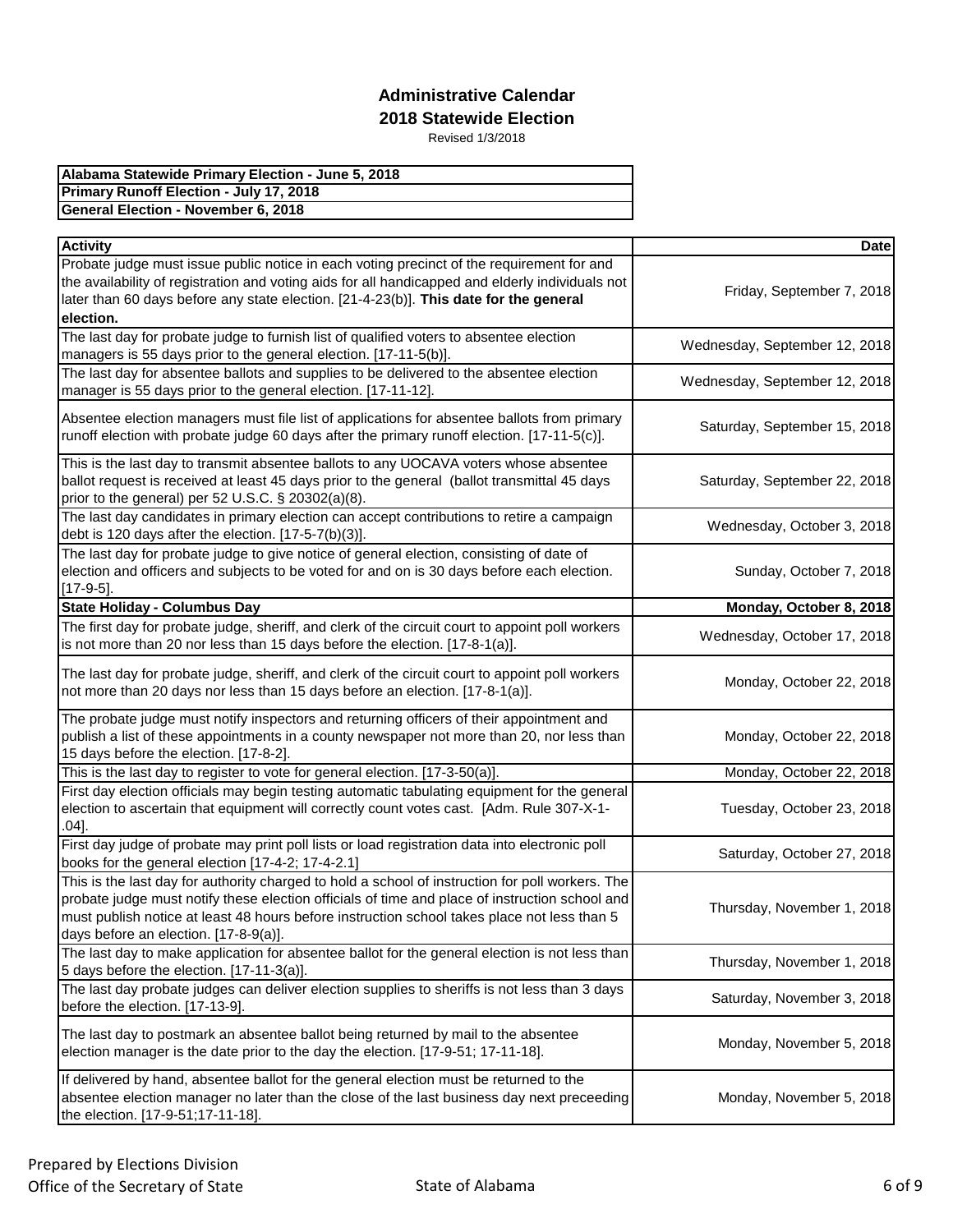| Alabama Statewide Primary Election - June 5, 2018 |
|---------------------------------------------------|
| <b>Primary Runoff Election - July 17, 2018</b>    |
| <b>General Election - November 6, 2018</b>        |

| <b>Activity</b>                                                                                                                                                                                                                                                                                                                                                                                                                                                                                                                                                                                                                                                    | <b>Date</b>                 |
|--------------------------------------------------------------------------------------------------------------------------------------------------------------------------------------------------------------------------------------------------------------------------------------------------------------------------------------------------------------------------------------------------------------------------------------------------------------------------------------------------------------------------------------------------------------------------------------------------------------------------------------------------------------------|-----------------------------|
| The chair of each local political party as defined in Section 17-13-40, any person whose<br>name is on the ballot as an independent, and any announced or known write-in candidates<br>shall be given a minimum of 24 hours notice of the time and place where the canvassing<br>board will meet to determine the number of write-in votes cast for each office on the ballot,<br>ballot image, results tape, or other media prescribed by the Secretary of State by<br>administrative rule and shall be permitted to be present when the determination is made.<br>$[17-6-28(c)].$                                                                                | Monday, November 5, 2018    |
| <b>General Election</b>                                                                                                                                                                                                                                                                                                                                                                                                                                                                                                                                                                                                                                            | Tuesday, November 6, 2018   |
| This is the last day for military and other UOCAVA voters in the general election to<br>postmark an absentee ballot returned by mail to the absentee election manager. [17-9-<br>51(b); 17-11-18(b)].                                                                                                                                                                                                                                                                                                                                                                                                                                                              | Tuesday, November 6, 2018   |
| The medical emergency designee must deliver absentee ballot to absentee election<br>manager no later than noon on this day. [17-9-51;17-11-18].                                                                                                                                                                                                                                                                                                                                                                                                                                                                                                                    | Tuesday, November 6, 2018   |
| The inspectors or returning officer must deliver ballots and returns to sheriff. [17-12-8].                                                                                                                                                                                                                                                                                                                                                                                                                                                                                                                                                                        | Tuesday, November 6, 2018   |
| Upon the closing of the polls, all write-in votes, which may be in the form of a ballot or, if an<br>electronic voting system is utilized in the polling place, a ballot image, results tape, or other<br>media as prescribed by the Secretary of State by administrative rule, from each polling<br>place in the county shall be returned to a central location in the county as determined by<br>the judge of probate where the canvassing board shall determine the number of write-in<br>votes cast for each office on the ballot, ballot image, results tape, or other media as<br>prescribed by the Secretary of State by administrative rule. [17-6-28(c)]. | Tuesday, November 6, 2018   |
| The written affirmations of provisional voters, inspector challenge statements, and voter<br>reidentification forms must be delivered by the sheriff to the board of registrars by noon on<br>the day following the election. [17-10-2(d)].                                                                                                                                                                                                                                                                                                                                                                                                                        | Wednesday, November 7, 2018 |
| The county canvassing board must prepare and transmit to the Secretary of State a written<br>report itemizing the number of write-in votes cast for each separate federal or state office<br>and the total votes cast for each of the candidates (top two) receiving the greatest number<br>of votes for that office. [17-6-28(c)].                                                                                                                                                                                                                                                                                                                                | Friday, November 9, 2018    |
| The county canvassing board must post a notice stating the number of write-in votes cast<br>in each office on the ballot and, for each specific county office on the ballot, stating whether<br>the number of write-in votes cast for the office is greater than or equal to the difference in<br>votes between the candidates receiving the greatest number of votes for the specific<br>county office. The notice shall be posted on the door of the courthouse and any other<br>place deemed appropriate by the canvassing board including, but not limited to, a county<br>website. [17-6-28(c)].                                                              | Monday, November 12, 2018   |
| The county canvassing board must determine whether the number of write-in votes cast is<br>greater than or equal to the difference in votes between the candidates receiving the<br>greatest number of votes for the specific county office. [17-6-28(c)].                                                                                                                                                                                                                                                                                                                                                                                                         | Monday, November 12, 2018   |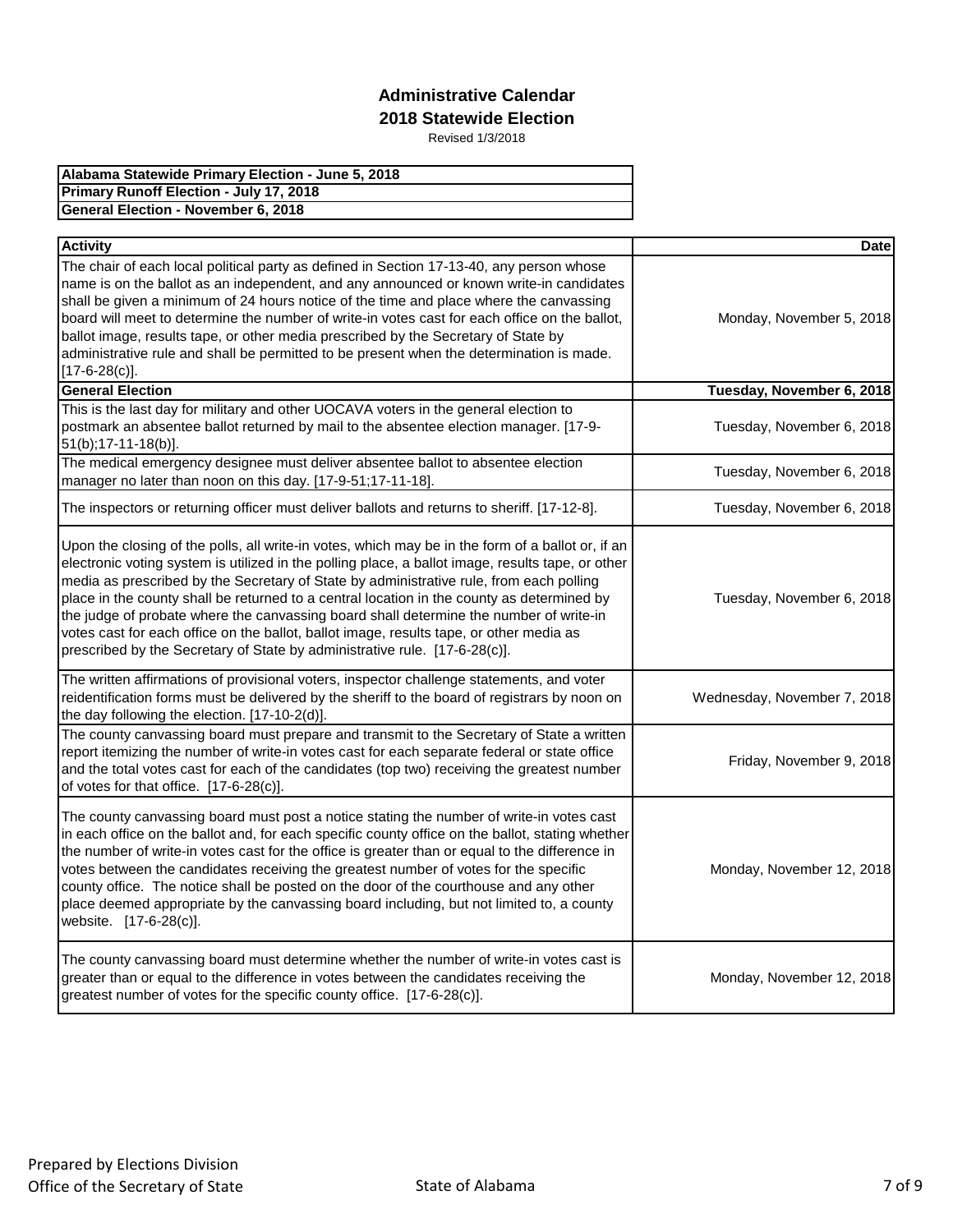| Alabama Statewide Primary Election - June 5, 2018 |
|---------------------------------------------------|
| Primary Runoff Election - July 17, 2018           |
| General Election - November 6, 2018               |

| <b>Activity</b>                                                                                                                                                                                                                                                                                                                                                                                                                                                                                                                                                                                                                                                                                                                                                                                                                                                                                                                                                                                    | <b>Date</b>                  |
|----------------------------------------------------------------------------------------------------------------------------------------------------------------------------------------------------------------------------------------------------------------------------------------------------------------------------------------------------------------------------------------------------------------------------------------------------------------------------------------------------------------------------------------------------------------------------------------------------------------------------------------------------------------------------------------------------------------------------------------------------------------------------------------------------------------------------------------------------------------------------------------------------------------------------------------------------------------------------------------------------|------------------------------|
| Upon receipt of all county reports setting out the number of write-in votes for each federal<br>or state office, the Secretary of State shall determine whether the number of write-in votes<br>cast statewide for any specific federal or state office is greater than or equal to the<br>difference in votes between the candidates receiving the greatest number of votes for that<br>office. In the event the Secretary of State determines that the number of write-in votes cast<br>statewide for any federal or state office is greater than or equal to the difference in votes<br>between the candidates receiving the greatest number of votes for that office, not later than<br>noon on the first Monday following the election, the Secretary of State shall notify each<br>judge of probate from a county where write-in votes for that office were cast that the write-<br>in votes for that office shall be counted and reported as provided in this section. [17-6-<br>$28(c)$ ]. | Monday, November 12, 2018    |
| Upon determining the number of write-in votes as required, all ballots, ballot images, or<br>results tapes with write-in votes shall be delivered to the sheriff who shall securely keep<br>them in the same manner as provisional ballots are kept pursuant to subsection (d) of<br>Section 17-10-2.                                                                                                                                                                                                                                                                                                                                                                                                                                                                                                                                                                                                                                                                                              | Tuesday, November 13, 2018   |
| When the number of write-in votes for any specific office is greater than or equal to the<br>difference in votes between the candidates receiving the greatest number of votes for that<br>office write-in votes shall be counted at the same time and in the same manner as<br>provisional ballots are counted pursuant to subsection (f) of Section 17-10-2.                                                                                                                                                                                                                                                                                                                                                                                                                                                                                                                                                                                                                                     | Tuesday, November 13, 2018   |
| <b>State Holiday - Veterans Day</b>                                                                                                                                                                                                                                                                                                                                                                                                                                                                                                                                                                                                                                                                                                                                                                                                                                                                                                                                                                | Monday, November 12, 2018    |
| Absentee ballots submitted by UOCAVA voters must be accepted until noon this day. The<br>ballot must have been postmarked no later than election day and meet other absentee<br>ballot requirement to be counted. [17-9-51(b);17-11-18(b)].                                                                                                                                                                                                                                                                                                                                                                                                                                                                                                                                                                                                                                                                                                                                                        | Tuesday, November 13, 2018   |
| The absentee election manager must report, for the general election, the number of military<br>and overseas ballots mailed out and the number of ballots received to the secretary of<br>state within 7 days after the election. [17-11-5(d)].                                                                                                                                                                                                                                                                                                                                                                                                                                                                                                                                                                                                                                                                                                                                                     | Tuesday, November 13, 2018   |
| The board of registrars must deliver the provisional voter affirmations and inspector<br>challenge statements, with the certified findings attached, to the judge of probate no later<br>than noon 7 days after the election. [17-10-2(e)].                                                                                                                                                                                                                                                                                                                                                                                                                                                                                                                                                                                                                                                                                                                                                        | Tuesday, November 13, 2018   |
| At noon, the canvassing board for poll workers shall tabulate provisional ballots which have<br>been certified by the board of registrars. The canvassing board must certify the results of<br>the provisional votes cast and must post one copy in the courthouse and must seal one<br>copy into a container designated for each political party 7 days after the election. [17-10-<br>$2(f)$ ].                                                                                                                                                                                                                                                                                                                                                                                                                                                                                                                                                                                                  | Tuesday, November 13, 2018   |
| The last day candidates in the primary runoff election can accept contributions to retire a<br>campaign debt is 120 days after the election. $[17-5-7(b)(2)].$                                                                                                                                                                                                                                                                                                                                                                                                                                                                                                                                                                                                                                                                                                                                                                                                                                     | Wednesday, November 14, 2018 |
| The county canvassing board must canvass returns from county. Board of supervisors<br>must make in writing a public declaration of results - noon, second Friday after the election.<br>$[17 - 12 - 15]$                                                                                                                                                                                                                                                                                                                                                                                                                                                                                                                                                                                                                                                                                                                                                                                           | Friday, November 16, 2018    |
| The county canvassing board must file the original canvass of returns for county offices,<br>including state House and state Senate, in the probate office, post a copy of the returns at<br>the courthouse door, and immediately transmit a copy of the returns by fax to the Secretary<br>of State. [17-12-16].                                                                                                                                                                                                                                                                                                                                                                                                                                                                                                                                                                                                                                                                                  | Friday, November 16, 2018    |
| The county canvassing board must file the county certificate of results for constitutional<br>officers with the judge of probate. The judge of probate must immediately forward the<br>certificate of results to the Secretary of State. [17-12-16].                                                                                                                                                                                                                                                                                                                                                                                                                                                                                                                                                                                                                                                                                                                                               | Friday, November 16, 2018    |
| <b>State Holiday - Thanksgiving</b>                                                                                                                                                                                                                                                                                                                                                                                                                                                                                                                                                                                                                                                                                                                                                                                                                                                                                                                                                                | Thursday, November 22, 2018  |